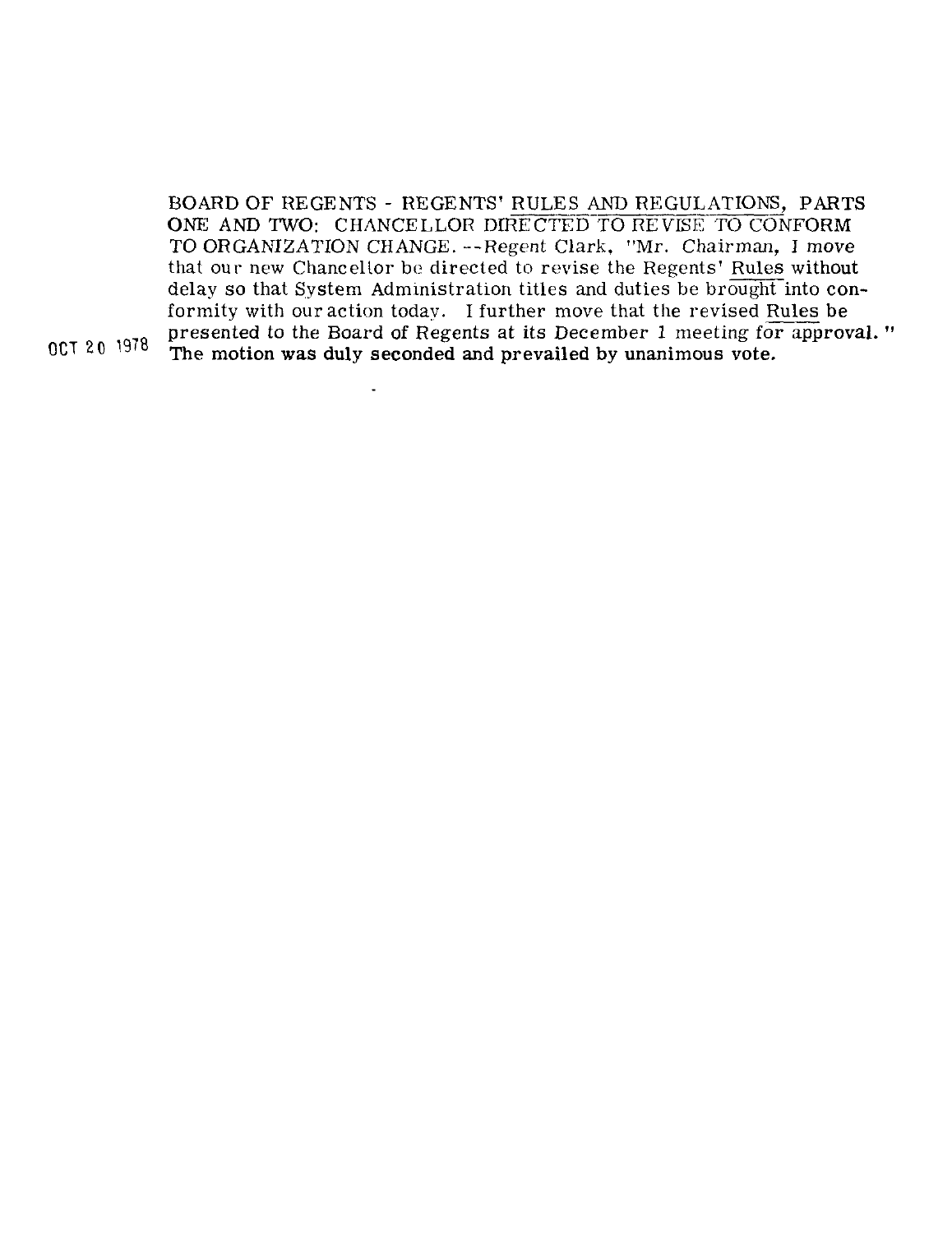UOARD OF REGENTS - REGENTS' RULES AND REGULATIONS, PART TWO: AMENDMENTS TO CHAPTER VI, SECTION 10 (UNEMPLOYMENT COMPENSATION INSURANCE PROGRAM). --Upon recommendation of System Administration, Section 10 of Chapter VI of Part Two of the Regents' Rules and Regulations was amended as set out below:

- 1. Subsection 10.26 and all of its subsections were amended to read as follows:
	- 10.26 Maintaining records of all claims filed and paid, all chargebacks, and other records necessary to separate approved claims inform ation applicable to student employment and extending such record-keeping to any additional group( $s$ ) of employees for which such analysis may be deemed by the System Personnel Director to be necessary for effective administration, including records necessary to determine individual "benefit ratios" consistent with provisions in the Texas Unemployment Compensation Act under Subsection 10.6 for each of the following categories of fund sources:<br>10.261 State General Revenue 10.261 State General Revenue<br>10.262 Other than State Gener Other than State General Revenue
	-
- 2. A new Subsection 10.27 was added to read as follows:
	- 10.27 Assuring that upon adequate notice, sufficient fiscal information will be available to determine a benefit ratio for each of the following categories of funding sources:
		- (a) Organized Research (including contract research
		- Educational Service Agreements (including training grants)
		- (c) Organized Activities Related to Educational Departments (including hospitals and clinics)
		- (d) Auxiliary Enterprises<br>(e) All Other
		- All Other
- **3.** Subsection 10. 5 was amended to read as follows:
- 10. 5 Separate and apart from all other System monies or funds, an Unemployment Compensation Fund, administered under the same custodianship as other monies administered by the System, is established and maintained in one or more regular depositories of the System, secured by collateral in accordance with state statutory requirements. The fund consists of all assessments  $\mu$ UG  $4$   $1918$  collected, all interest earned on deposits of any monies in the fund, and all other monies received for the fund from any other source. Investments or time deposits of such funds will be in accordance with regular System policies. This fund is designated as a. "revolving fund" under the "University of Texas Central Services Account" provision of the current General Appropriation Act. Expenditures from the Unemployment Compensation Insurance Fund are restricted to direct costs: payments and chargebacks of approved Unemployment Compensation claims, and System administrative costs not to exceed five percent per year of the balance in the fund at the beginning of each preceding year. The administrative costs will be identified and charged as direct cost to the Unemployment Compensation Program consistent with procedures for other similar benefits programs

 $AUC$  4 1978 (b)

**AUG 4 1978**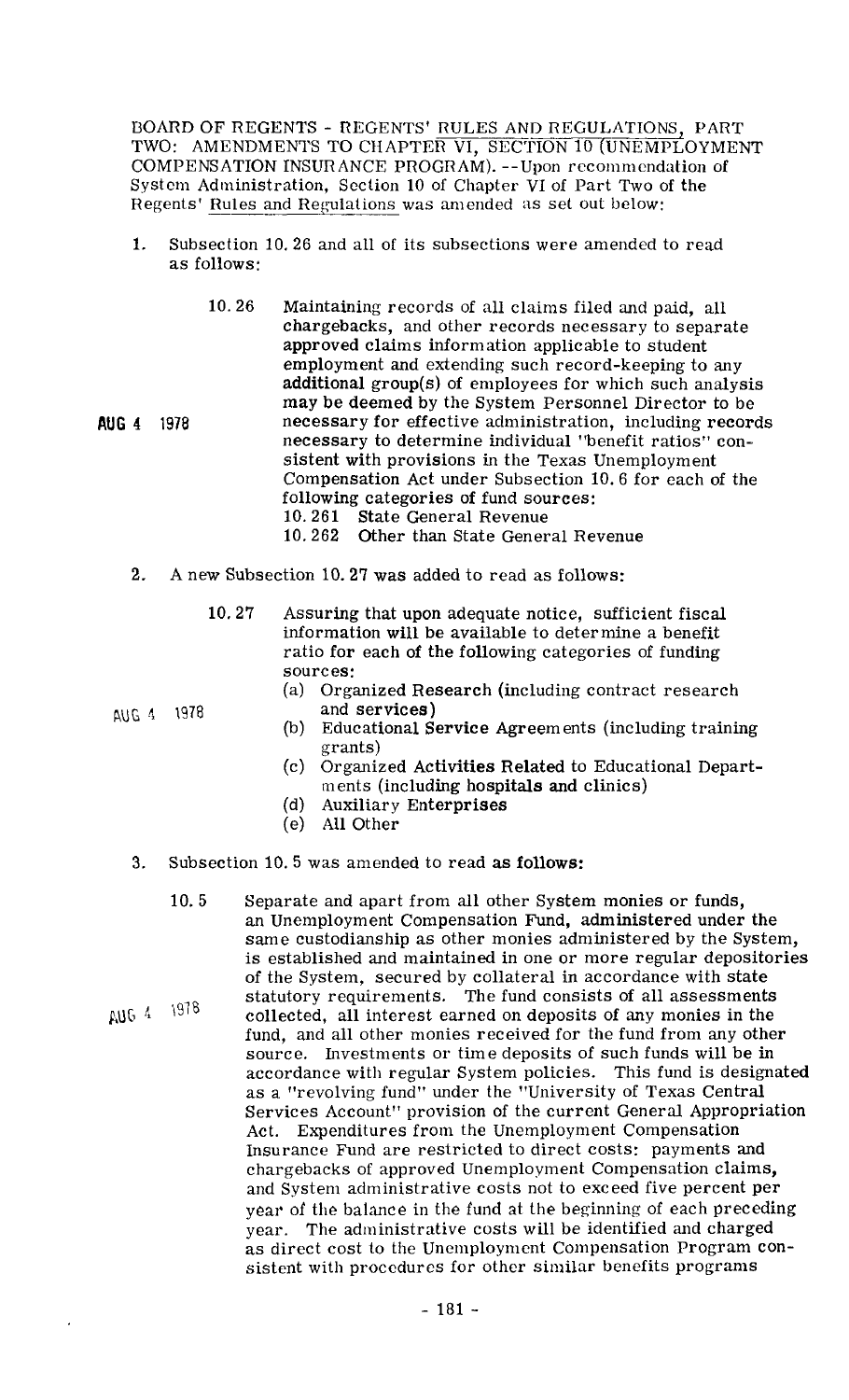operated by Tho University of Texas System. Such direct cost charges will be supported by a payroll distribution system in accordance with Federal Management Circular 73-8, Section J. 7. A financial report will be prepared and submitted annually to the Board of Regents summarizing the transactions and balances of the Unemployment Compensation Insurance Fund for the fiscal year.

- 4. Subsection 10.6 and its Subsections 10.61, 10.62, 10.621 and 10.622 were deleted, and a new Subsection 10.6 and its Subsections 10.61, 10.62, 10.621(a), (b) and (c), and 10.622 were added and Subsection 10.63 was amended, all to read as follows:
	- 10.6 The Systcm Unemployment Compensation Insurance Fund operates under principles agreed upon between The University of Texas System and the Department of Health, Education and Welfare, and includes the following procedures:
		- 10.61 Assessment rates determined in accordance with 10.621 below will be applied to salaries and wages up to the maximum salary base which conforms to provisions of Federal and State Unemployment Insurance legislation.
		- 10.62 The University will review all available data on loss experience and levels of funds within six months after the end of the year. Basedupon such review and projections of anticipated future activities and costs, a calculation of the rate to be charged in the following fiscal year will be submitted to the Department of Health, Education and Welfare.<br>10.621
			- Rates will be calculated to fulfill the following objectives:
				- (a) To maintain the fund balances within a range of \$1,215,000 to \$1,755,000,
				- (b) To provide minimal fluctuations in Fund balances from year to year, and
				- $(c)$  To provide maximum rate stability consistent with the first two objectives.
			- 10.622 The above objectives are expected to permit considerable flexibility in rate determination by the University. However, formal rate negotiations may be required upon determination by DHEW that a prospective rate is inconsistent with such objectives.
		- 10.63 **<sup>A</sup>**single assessment rate is charged to all affected fund sources on a nondiscriminatory basis throughout the System.

AUG 4 1978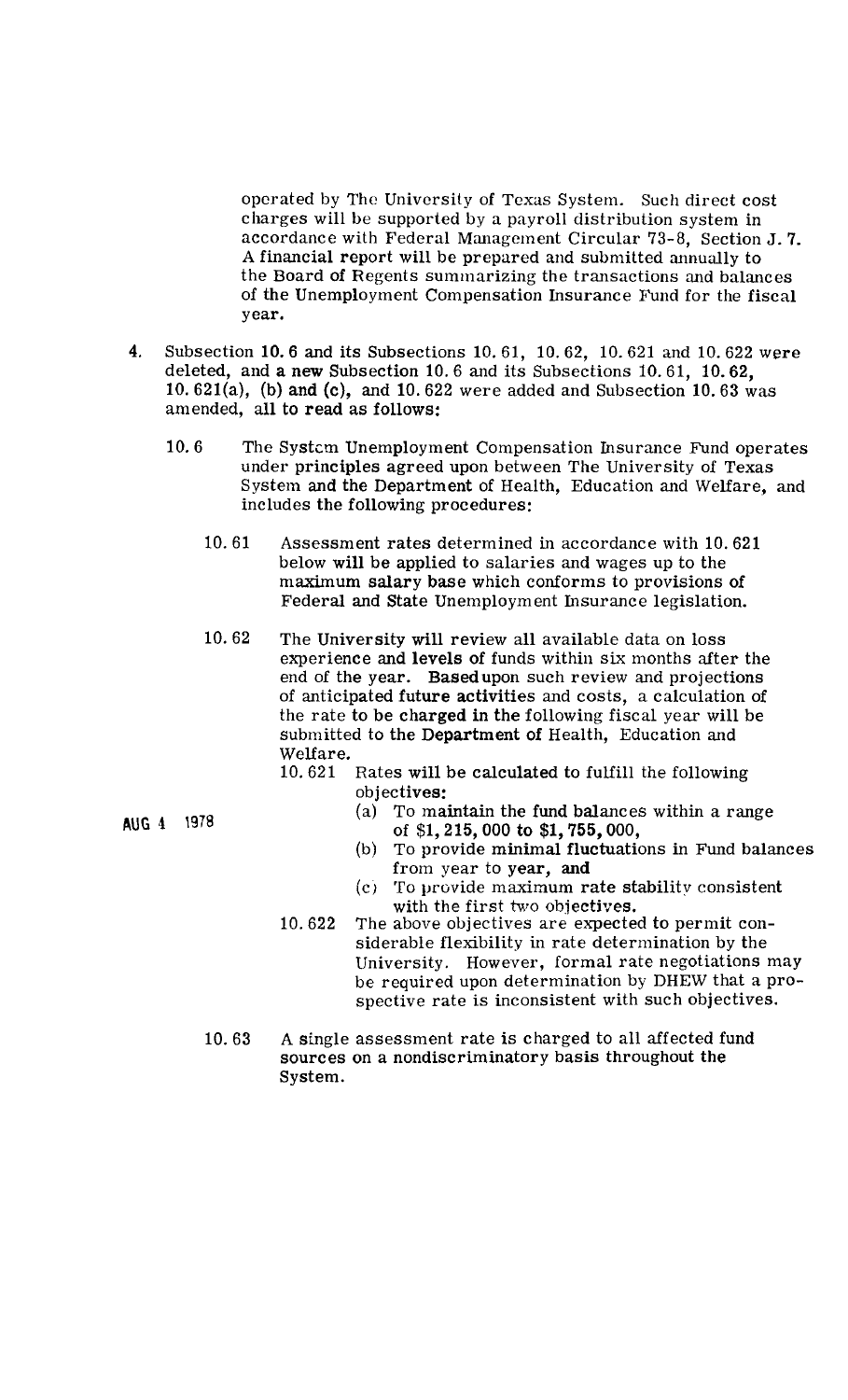BOARD OF REGENTS - REGENTS' RULES AND REGULATIONS, PART TWO: AMENDMENT TO SECTION 8. 6 OF CHAPTER VII (SALE OF SURPLUS EQUIPMENT OR ABANDONED PROPERTY TO SYSTEM EMPLOYEES). --Upon recommendation of System Administration, Section 8.6 of Chapter VII (Sale of Surplus Equipment or Abandoned Property to System Employees) **of** Part Two of the Regents' Rules and Regulations was amended and a new subsection, Subsection 8.61, was added as set out below:

- 
- equipment or abandoned property may be made to **JUN9 1978** employees of the System or of any of its component institutions only after authorization by the chief administrative officer and approval of the President of the System. **Such**  sales shall be reported in the institutional docket,

8.6 Sales to **U.** T. Employees--Sealed bid sales of surplus

**8.61** The authorization and reporting requirements in Section 8.6 are not required for public auction sales **of** surplus equipment or abandoned property to employees of the System.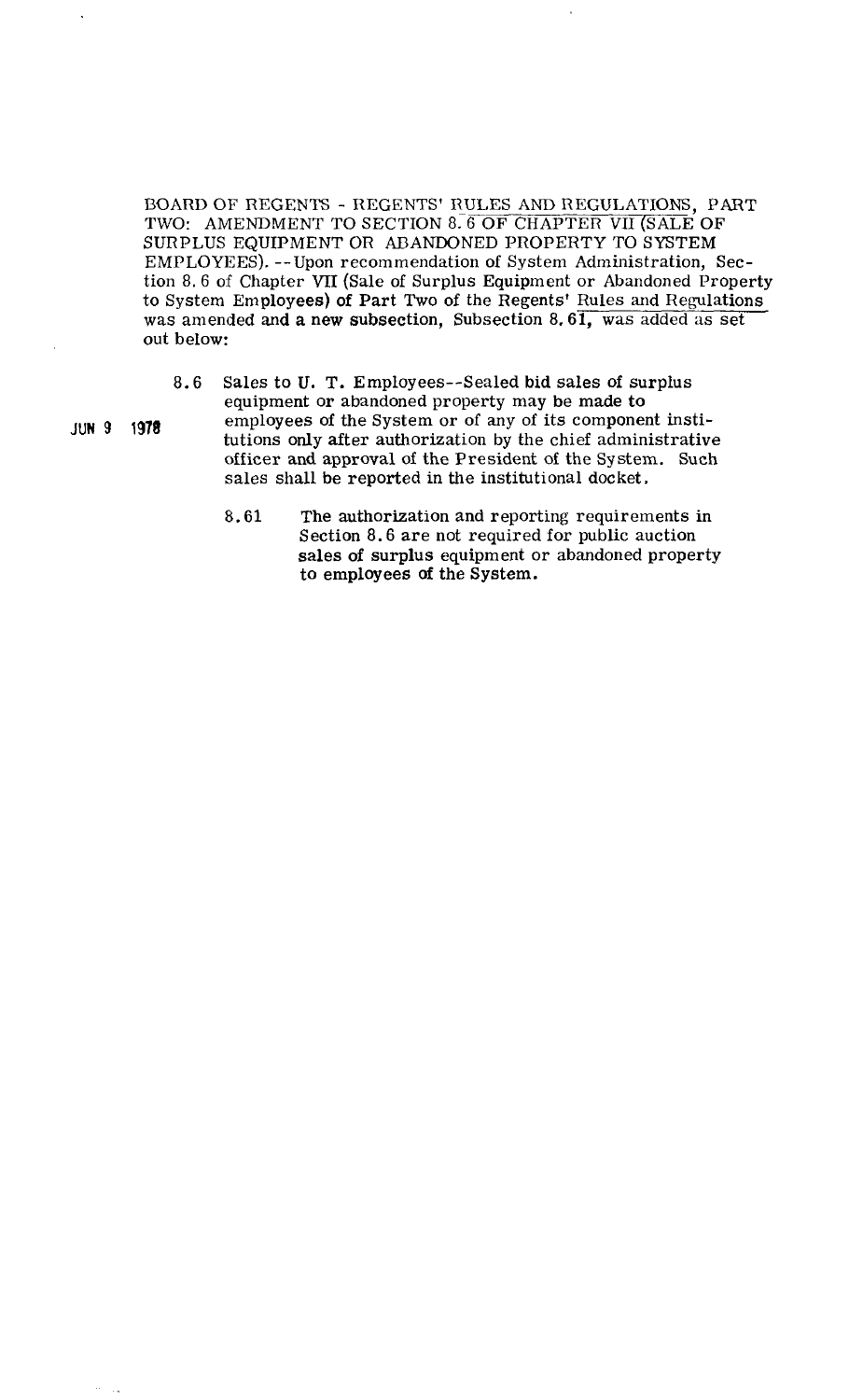Chairman Shivers filed the following report of the Committee of the Whole; all action of which had been taken in open session. This report was adopted without objection:

BOARD OF REGENTS - REGENTS' RULES AND REGULATIONS, PART **TWO,** CHAPTER VII: SECTION 10 ADDED (DISPOSITION OF ABANDONED AND UNCLAIMED PERSONAL PROPERTY). --Upon motion of Regent Law, seconded by Vice-Chairman Williams, and upon the recommendation of System Administration, Chapter **VII** of Part Two of the Regents' Rules and Regulations was amended to comply with H.B. No. 1994, 65th Leg.,  $R.S.$ by adding a new section, Section 10, with respect to Disposition of Abandoned and Unclaimed Personal Property as set out below. This amendment had been approved by the Office of General Counsel:

Sec. 10 Disposition of Abandoned and Unclaimed Personal Property. --Abandoned and unclaimed personal property of every kind, except vehicles and drugs, which is not being held as evidence to be used in a pending criminal case which shall remain in the custody of any component institution department for a period of ninety (90) days without being claimed or reclaimed by the owner, whether known or not, will be transferred to the component institution's designated Property Manager to be disposed of in the following manner:

NOV 11 1977

- 10.1 The designated Property Manager shall mail a notice to the last known address of the owner of such property by certified mail, if the owner is known, if the owner is unknown, then the Property Manager shall cause to be published once in the student newspaper, then in a paper of general circulation in the county in which the institution is located, such notice shall contain the description of the property held, the name of the owner if known, the name and address of the officer holding the property a statement that if the owner does not claim such property within ninety (90) days from the date of publication, such property will be sold, and the date and place of such sale.
- 10.2 All personal property which remains unclaimed at the expiration of ninety (90) days from the date of publication of the notice required by Section 10.1, or from the date of service by certified mail, if the owner was known, shall be deemed to be abandoned and may be sold.
- 10.3 The designated Property Manager shall sell the property which has been abandoned to the highest bidder at public sale; the Property Manager may decline the highest bid and reoffer such property for sale, if he considers such bid insufficient; he need not offer any property for sale, if, in his opinion, the probable cost of sale is in excess of the value of the property; the designated Property Manager shall deposit all proceeds of the sale into a fund which shall be designated for this purpose.
- 10.4 Any person claiming an interest in any property delivered to the designated Property Manager, which has been presumed abandoned and sold under the provisions of this section, shall be allowed to file a claim to such property with the designated Property Manager on forms and through procedures prescribed by the Property Manager; upon approval of such claim by the designatcd Property Manager, the owner may recover the proceeds of such sale after deducting the reasonable expense of keeping such property and the cost of the sale.